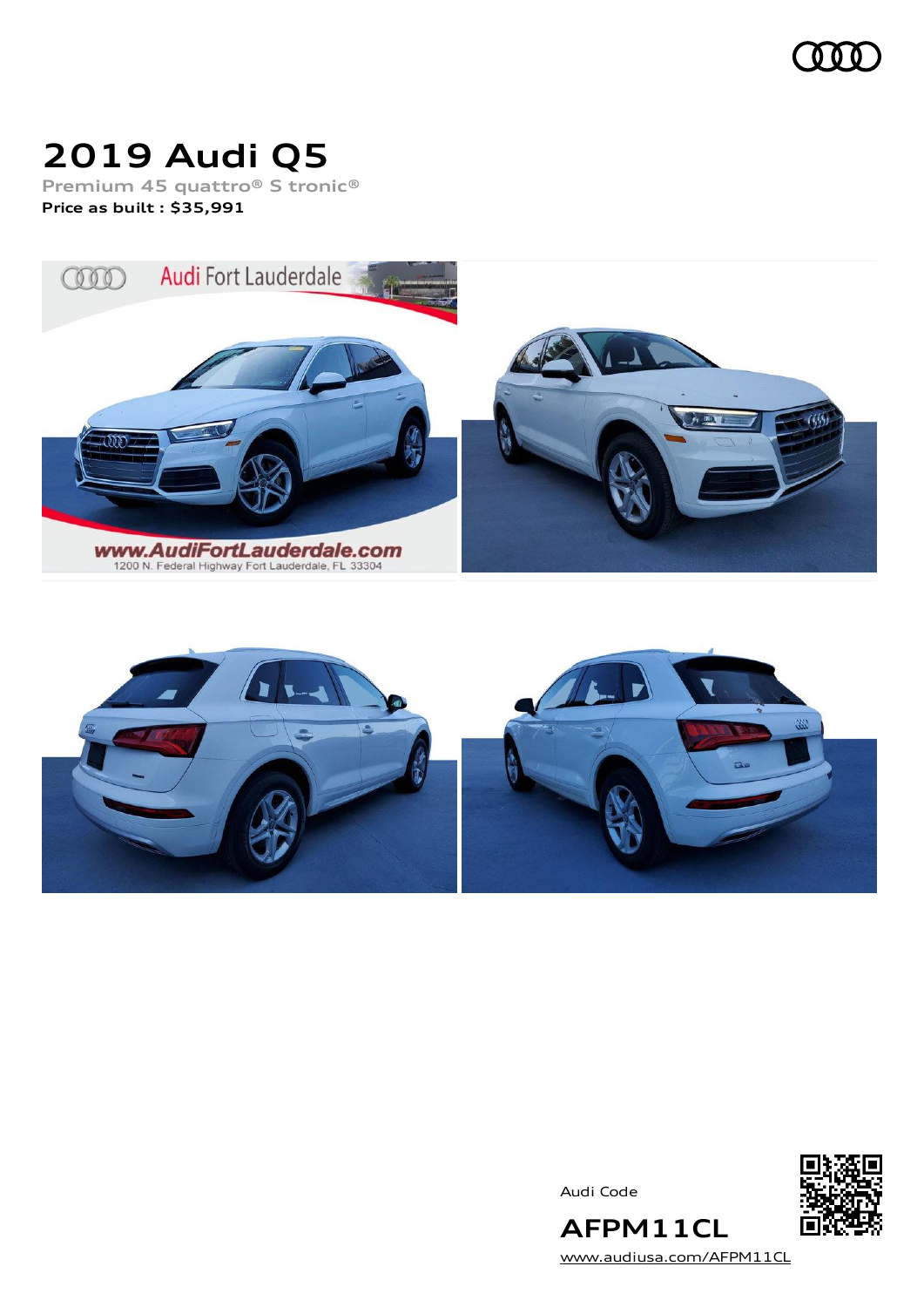## **Summary**

**Audi 2019 Audi Q5** Premium 45 quattro® S tronic®

**Price as buil[t](#page-10-0)** \$35,991

#### **Exterior colour**

Ibis White

#### **Interior colour**

| Seats     | Nougat Brown |
|-----------|--------------|
| Dashboard | Black        |
| Carpet    | <b>Black</b> |
| Headliner | <b>Black</b> |



#### **Further Information**

| Type of vehicle | Used car     |
|-----------------|--------------|
| Mileage         | 23,629 miles |
|                 | No           |
| Warranty        |              |

#### **Audi Code** AFPM11CL

**Your configuration on www.audiusa.com** [www.audiusa.com/AFPM11CL](https://www.audiusa.com/AFPM11CL)

**Commission number** 815875d00a0e09a80adf

#### **Technical Specifications**

| Engine type                  | 2.0-liter four-cylinder                       |
|------------------------------|-----------------------------------------------|
| stroke                       | Displacement/Bore and 1,984/82.5 x 92.8 cc/mm |
| Torque                       | 273 @ 1,600 - 4,500 lb-ft@rpm                 |
| Top track speed              | 130 mph mph $1$                               |
| Acceleration (0 - 60<br>mph) | 5.9 seconds seconds                           |
| Recommended fuel             | Premium                                       |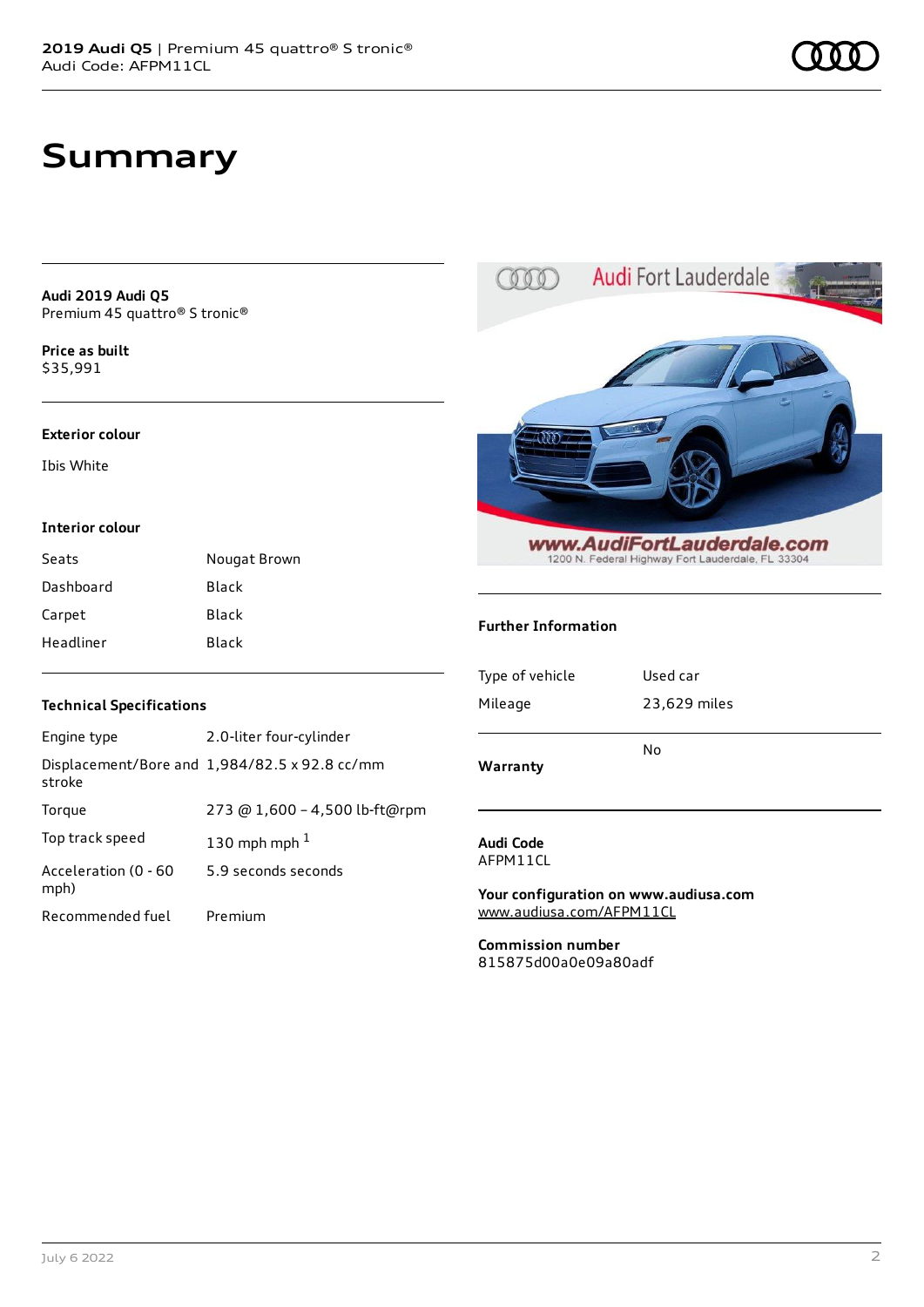# **Equipment**

Ibis White

Audi advanced key-keyless start, stop and entry

Power-adjustable, auto-dimming, power-folding, heated exterior side mirrors with memory

Convenience package

Black cloth headliner

Audi pre sense® rear

Audi side assist

SiriusXM® Satellite Radio



RESERVE SERVER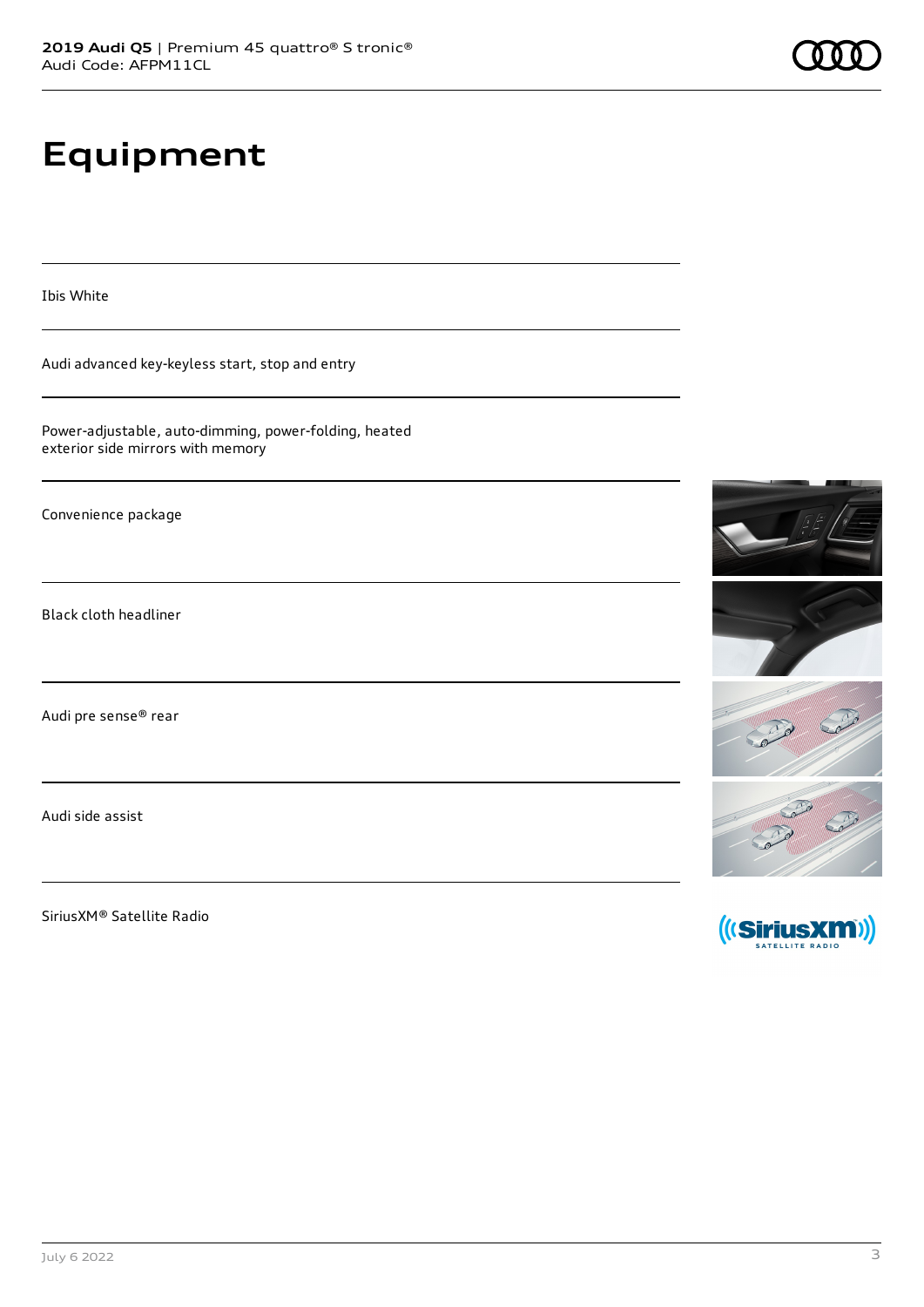### **Safety and Security**

| 8T2             | Cruise control with coast, resume and<br>accelerate features     |
|-----------------|------------------------------------------------------------------|
| VC <sub>2</sub> | Garage door opener (HomeLink®)                                   |
| 4H5             | Electronic child locks                                           |
| QZ7             | Electromechanical power steering                                 |
| 7K6             | Tire-pressure monitoring system                                  |
| 4X3             | Front thorax side airbags and Sideguard®<br>head curtain airbags |
| 3B7             | Lower Anchors and Tethers for Children<br>(LATCH) in rear seats  |
| 4UB             | Driver and front passenger airbags                               |
| UH1             | Electromechanical parking brake                                  |

#### **Exterior**

| 1D8   | Provision for towing bracket                             |
|-------|----------------------------------------------------------|
| 1S1   | Car jack                                                 |
| 1 B A | Dynamic suspension system                                |
| 3S1   | Aluminum roof rails                                      |
| 5]1   | Adaptive rear spoiler                                    |
| 8IH   | Xenon plus headlights with LED daytime<br>running lights |
| HX2   | 18" 235/60 all-season tires                              |
| 8SP   | LED taillights with dynamic turn signals                 |
| VW1   | Rear privacy glass                                       |
| 4ZB   | Aluminum trim around exterior windows                    |
| 40R   | 18" 5-double-spoke-dynamic design wheels                 |

### **Interior** QE1 Storage package 4M3 Four beverage holders 7M0 Plastic door sill inlays 9AQ Three-zone automatic climate control 4L7 Auto-dimming interior rear view mirror with digital compass QQ1 LED interior lighting package 1XW Three-spoke multifunction steering wheel 7F9 Leather-wrapped gear selector 4E7 Power tailgate 5XF Driver and front-passenger extendable sun visors with illuminated vanity mirrors 3NS Sliding, split folding 40/20/40 rear seatbacks with adjustable recline 7HA Without extended leather package N1F Leather seating surfaces 4A3 Heated front seats 5MG Dark Brown Walnut Wood inlays

#### **Infotainment and Driver Assistance**

| 6K9             | Audi pre sense® basic and Audi pre sense®<br>city                                                                                             |
|-----------------|-----------------------------------------------------------------------------------------------------------------------------------------------|
| 2H1             | Audi drive select                                                                                                                             |
| IW <sub>3</sub> | Audi connect CARE assistance and security<br>services                                                                                         |
| UI <sub>2</sub> | Audi smartphone interface including Apple<br>CarPlay <sup>™</sup> and Google <sup>™</sup> Android Auto <sup>™</sup> for<br>compatible devices |
| KA2             | Rear view camera                                                                                                                              |

### **(1/2)**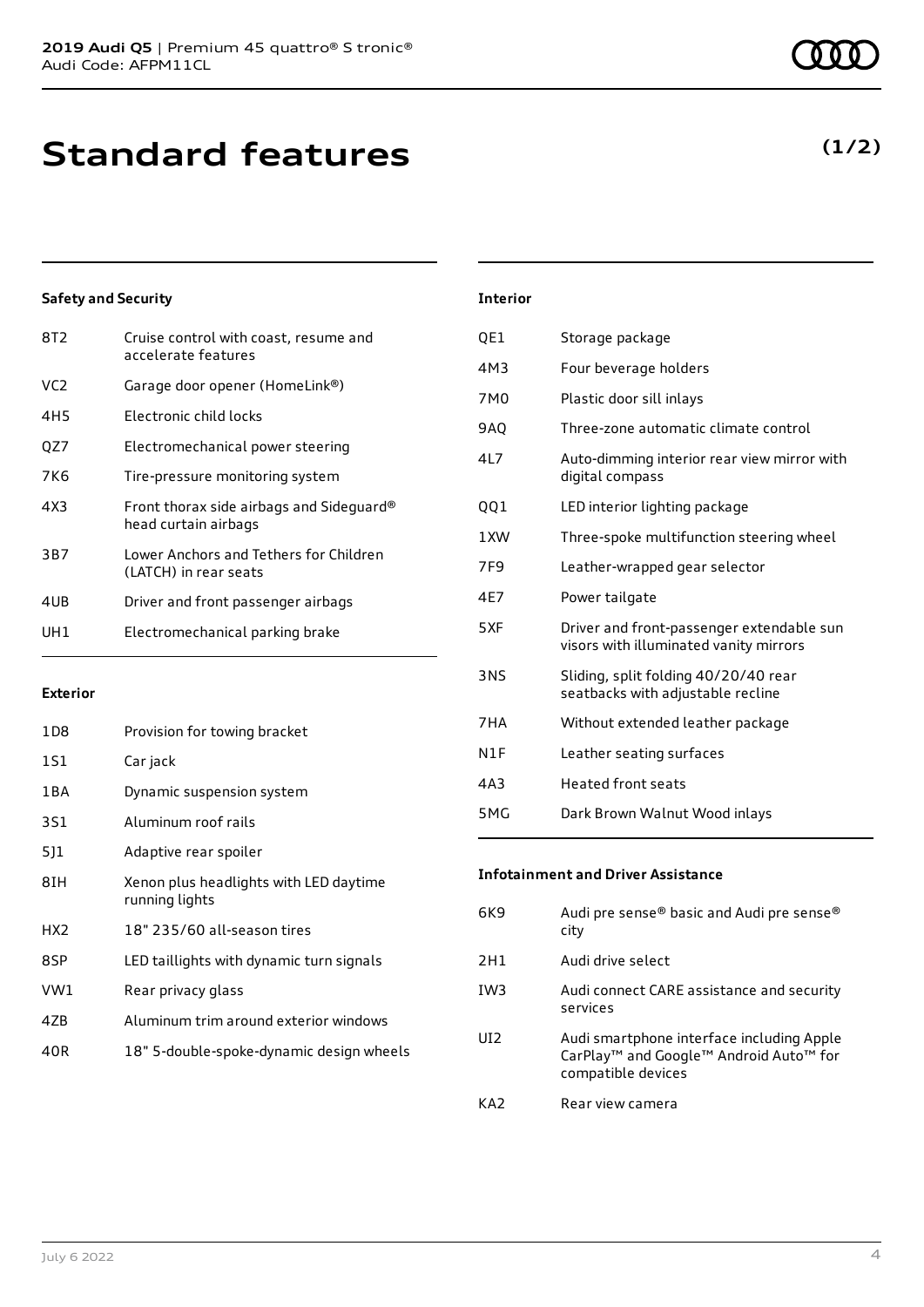## **Standard features**

#### **Infotainment and Driver Assistance**

| 9VD | Audi sound system                                                                |
|-----|----------------------------------------------------------------------------------|
| 9S7 | Color driver information system                                                  |
| 7UH | Connectivity package                                                             |
| I8S | MMI® radio                                                                       |
| 9ZX | BLUETOOTH <sup>®</sup> wireless technology<br>preparation for compatible devices |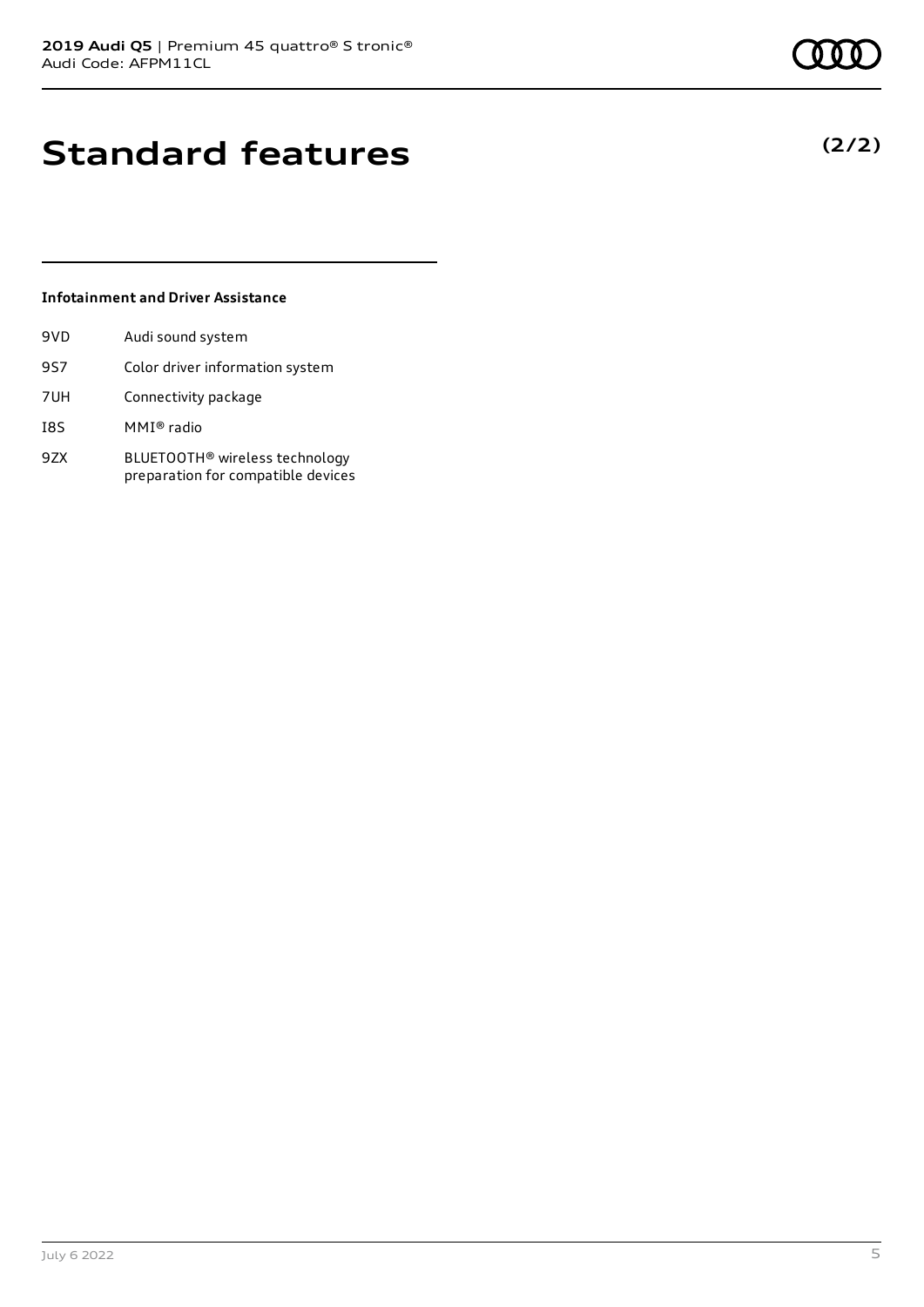# **Dealer remarks**

CARFAX One-Owner. Clean CARFAX. Priced below KBB Fair Purchase Price! Q5 Ibis White 2.0T Premium quattro 7- Speed Automatic S tronic 2.0L TFSI AUDI SIDE ASSIST, PANORAMIC SUNROOF, 19`` 5 V SPOKE WHEELS, APPLE PLAY AND ANDRIOD AUTO, Nougat Brown w/Leather Seating Surfaces, Air Conditioning, Audi Advanced Key, Audi Pre Sense Rear, Audi Side Assist, Audi smartphone interface (Apple CarPlay/Android Auto), Auto-Dimming Power Folding Mirrors, Auto-dimming Rear-View mirror, Automatic temperature control, Compass, Convenience Package, Driver door bin, Driver Seat Memory, Front dual zone A/C, Leather Shift Knob, Leather steering wheel, Outside temperature display, Overhead console, Passenger vanity mirror, Rear air conditioning, Rear reading lights, Rear seat center armrest, Rear window defroster, SiriusXM All Access Service.

Odometer is 3985 miles below market average! 22/27 City/Highway MPG

#### Awards:

\* 2019 KBB.com 10 Best Luxury SUVs \* 2019 KBB.com Best Buy Awards

With approved credit for qualified purchasers. Vehicle pricing includes all offers and incentives. Sales tax, registration fees, dealer installed options, reconditioning costs, \$999 dealer fee and \$236.47 title fee not included in all vehicle prices shown and must be paid by the purchaser. While great effort is made to ensure the accuracy of the information on this site, errors do occur so please verify information with a customer service rep.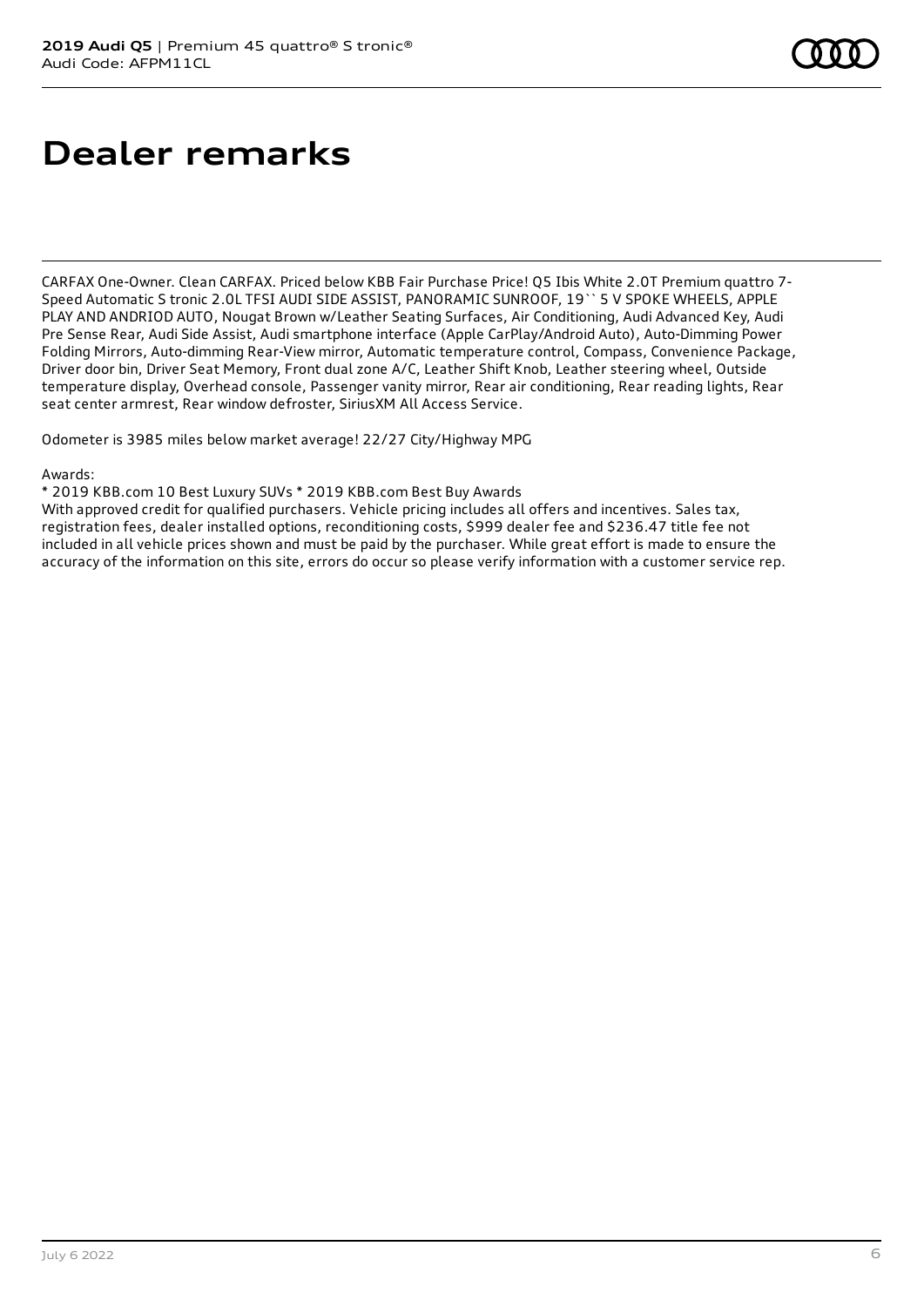### **Technical Specifications**

#### **Engineering | Performance**

| Engine type                                 | 2.0-liter four-cylinder                       |
|---------------------------------------------|-----------------------------------------------|
| Power Level                                 | 45                                            |
| Horsepower                                  | 248 @ 5,000 - 6,000 @ rpm                     |
| Towing capacity                             | 4,400-lb maximum towing capacity<br>lb        |
| Torque                                      | 273 @ 1,600 - 4,500 lb-ft@rpm                 |
| Valvetrain                                  | 16-valve DOHC with Audi valvelift<br>system   |
| Acceleration (0 - 60<br>mph)                | 5.9 seconds seconds                           |
| Engine block                                | Cast-iron                                     |
| Induction/fuel injection Turbocharged/TFSI® |                                               |
| Cylinder head                               | Aluminum-alloy                                |
| stroke                                      | Displacement/Bore and 1,984/82.5 x 92.8 cc/mm |
| Top track speed <sup>1</sup>                | 130 mph mph                                   |

#### **Electrical system**

| Alternator | 110-150 A   |
|------------|-------------|
| Battery    | 420 A/75 Ah |

#### **Transmission | Drivetrain**

| Gear ratios: 6th         | 0.508:1                                                                                                                                                   |
|--------------------------|-----------------------------------------------------------------------------------------------------------------------------------------------------------|
| Gear ratios: Final Drive | 5.302:1                                                                                                                                                   |
| Gear ratios: 7th         | 0.386:1                                                                                                                                                   |
| Gear ratios: 4th         | 1.057:1                                                                                                                                                   |
| Transmission             | Seven-speed S tronic <sup>®</sup> dual-clutch<br>automatic transmission and<br>quattro <sup>®</sup> all-wheel drive with ultra <sup>®</sup><br>technology |
| Gear ratios: 2nd         | 2.190:1                                                                                                                                                   |
| Gear ratios: 3rd         | 1.517:1                                                                                                                                                   |
| Gear ratios: Reverse     | 2.750:1                                                                                                                                                   |
| Gear ratios: 1st         | 3.188:1                                                                                                                                                   |
|                          |                                                                                                                                                           |

#### **Steering**

| Steering type                              | Electromechanical power steering<br>system |
|--------------------------------------------|--------------------------------------------|
| Turning diameter, curb- 38.4 ft<br>to-curb |                                            |
| Steering ratio                             | 15.8:1                                     |
|                                            |                                            |
| <b>Suspension</b>                          |                                            |
| Front axle                                 | Five-link front suspension                 |
| Rear axle                                  | Five-link rear suspension                  |

#### **Brakes**

| Front brakes | 13.3 (ventilated disc) in |
|--------------|---------------------------|
| Rear brakes  | 13.0 (ventilated disc) in |

### **(1/2)**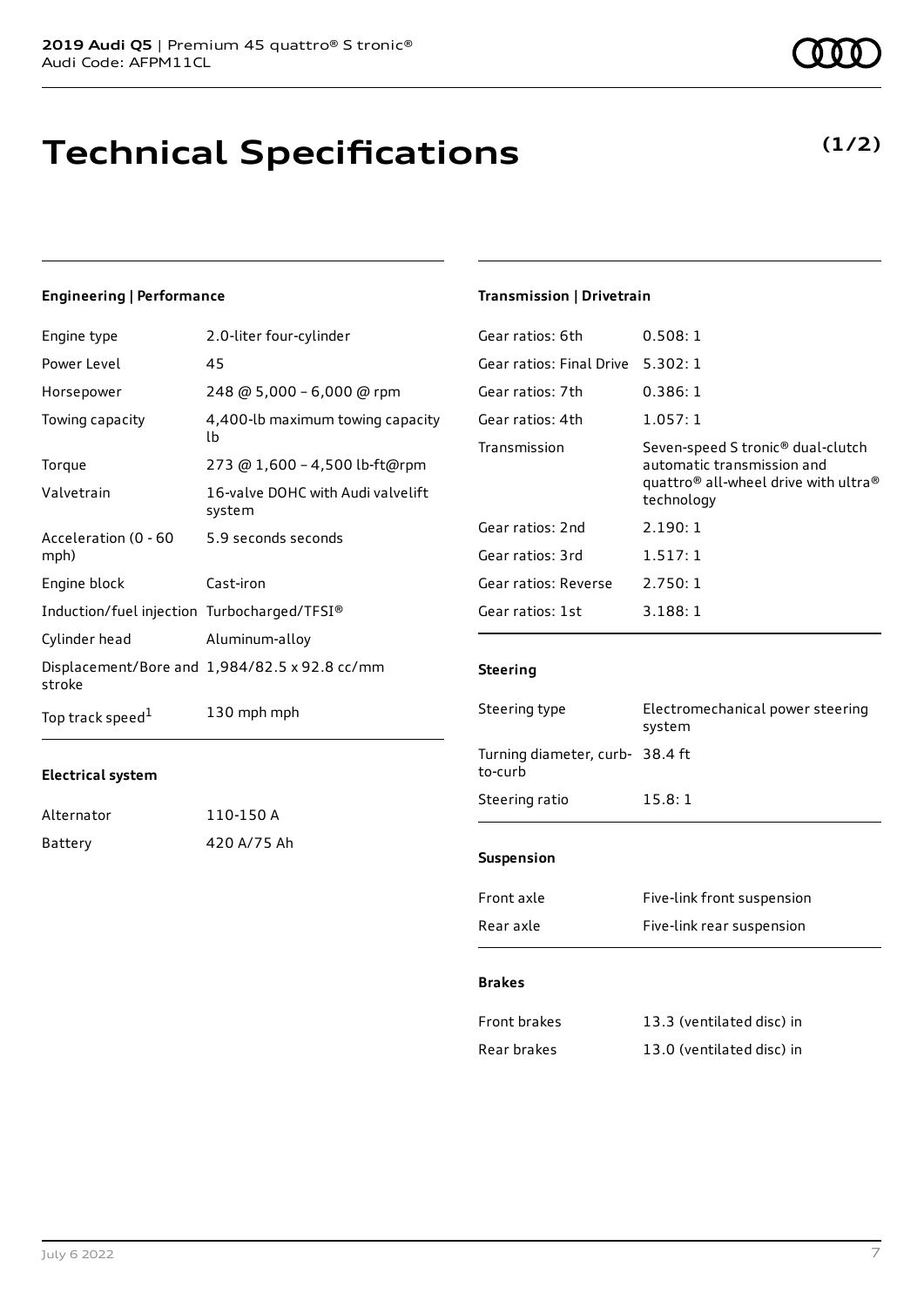### **Technical Specifications**

#### **Body**

| Material                      | Multi-material body construction<br>(steel and aluminum composition) |
|-------------------------------|----------------------------------------------------------------------|
| <b>Warranty   Maintenance</b> |                                                                      |

| Warranty    | 4-year/50,000-mile Audi New<br>Vehicle Limited Warranty                                   |
|-------------|-------------------------------------------------------------------------------------------|
| Maintenance | 12-month/10.000-mile (whichever<br>occurs first) NO CHARGE first<br>scheduled maintenance |

#### **Exterior Measurements**

| Height                           | 65.3 in  |
|----------------------------------|----------|
| Overall width without<br>mirrors | 74.5 in  |
| Length                           | 183.6 in |
| Wheelbase                        | 111.0 in |
| Drag coefficient                 | 0.32 Cw  |
| Overall width with<br>mirrors    | 84.3 in  |
| Track rear                       | 63.3 in  |
| Track front                      | 63.6 in  |
| Curb weight                      | 4,045 lb |
| Ground clearance,<br>loaded      | 8.2 in   |

#### **Interior measurements**

| Seating capacity                          | 5                      |
|-------------------------------------------|------------------------|
| Shoulder room, rear                       | 56.5 in                |
| Head room with front<br>sunroof           | 40.2 in                |
| Leg room, rear                            | 37.8 in                |
| Shoulder room, front                      | 57.7 in                |
| Head room with rear<br>sunroof            | 37.7 in                |
| Head room, rear                           | 39.3 in                |
| Leg room, front                           | 41.0 in                |
| Head room, front                          | 41.7 in                |
| Cargo volume, rear<br>seatbacks up/folded | 25.1/53.1 cu ft, cu ft |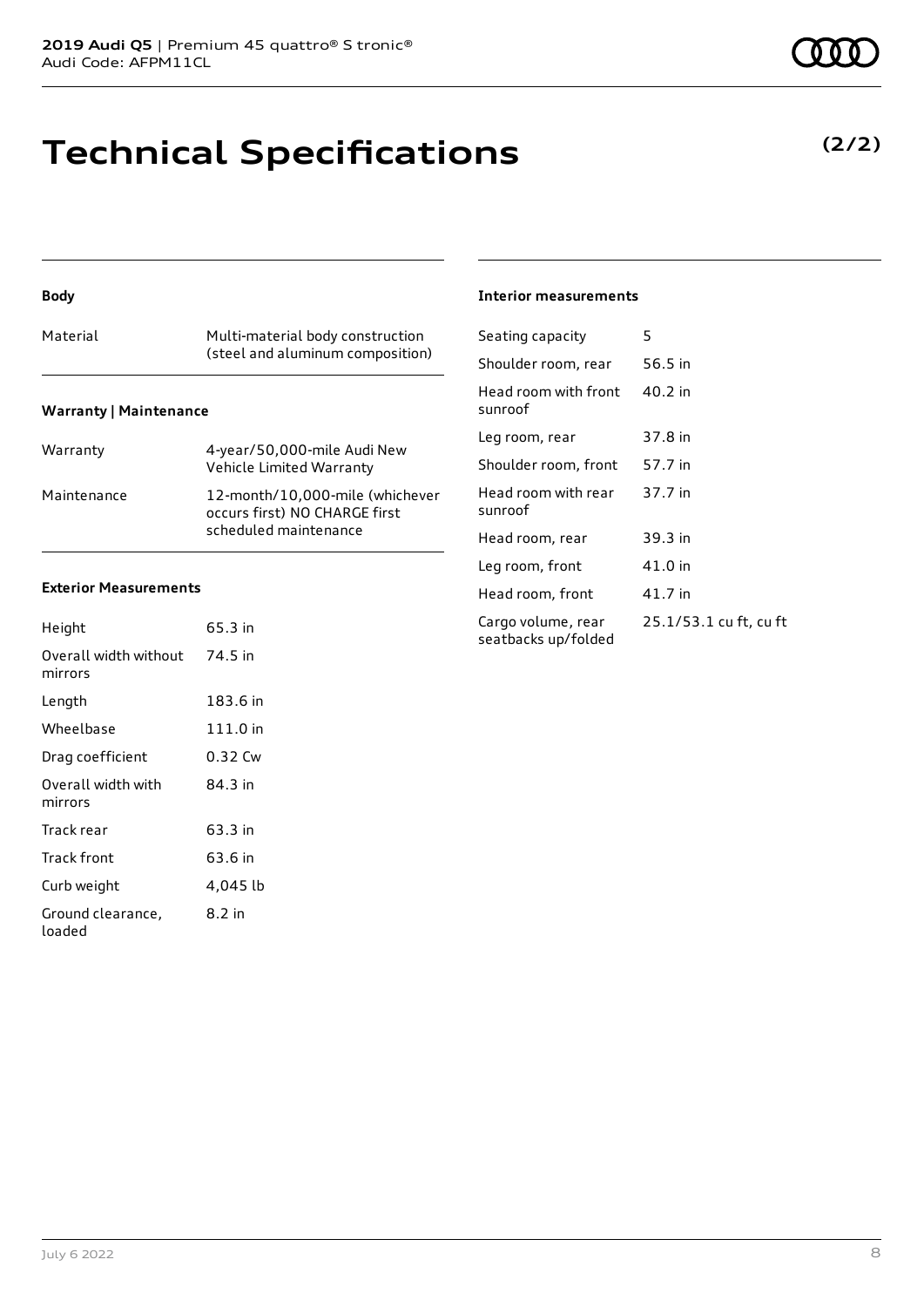### **Consumption- and emission**

#### **Consumption by NEDC**

| urban       | 22 mpg |
|-------------|--------|
| extra-urban | 27 mpg |
| combined    | 24 mpg |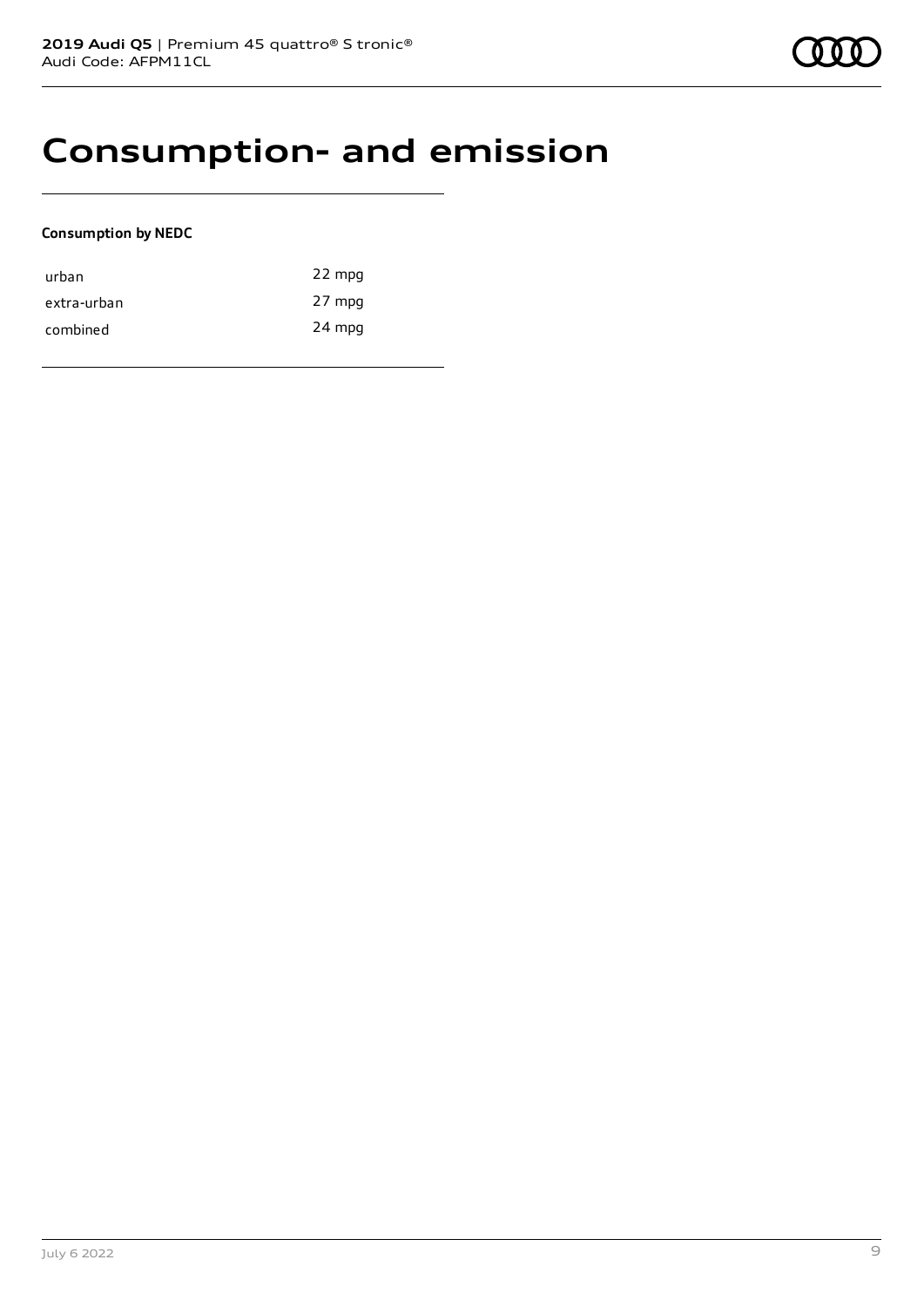

### **Contact**

Dealer **Audi Fort Lauderdale**

1200 N Federal Hwy 33304 Fort Lauderdale FL

Phone: 9545454650 FAX: 9545455586

www: [https://www.audifortlauderdale.com](https://www.audifortlauderdale.com/)